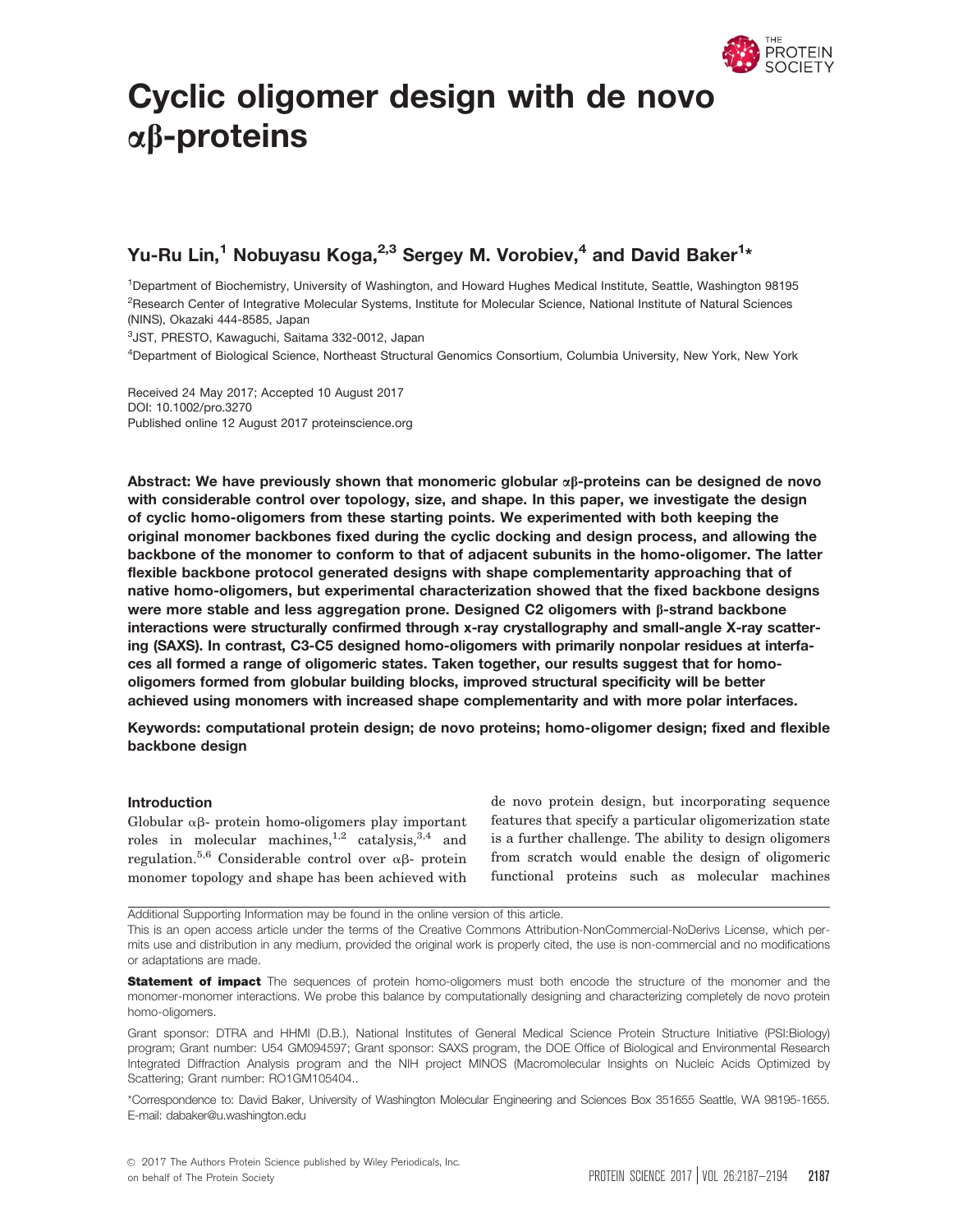without being limited to the set of naturally-occurring oligomers. Previous homo-oligomer design efforts have focused primarily on all  $\alpha$ - proteins with nonglobular structures such as coiled coils<sup> $7-14$ </sup> and repeat proteins,15 and disulfide-linked oligomers.16–19 Compared to oligomers made from elongated helical bundles, homo-oligomeric structures made from globular building blocks have the advantage of multiple reconfigurable interfaces associated with subunit rotations along multiple axes.

The design of homo-oligomers using  $\alpha\beta$ - proteins has been challenging, likely at least in part because a significant fraction of the interface will generally be involved. For example, Huang et al starting with protein G obtained a mixture of species.<sup>20</sup> The best results have been obtained with strand-strand interfaces as in a computationally designed  $\beta$ - sandwich homodimer.<sup>21</sup> Here, we explore the design of a wide range of homo-oligomeric geometries starting from de novo  $\alpha\beta$ - proteins.

# **Results**

Starting with previously described de novo designed  $\alpha\beta$ - proteins,<sup>22,23</sup> we experimented with both fixed and flexible backbone methods for designing cyclic homo-oligomers.

# Fixed-backbone oligomer design

De novo designed monomers were docked into  $C_n$ oligomer conformations by repeatedly (1) applying a random rotation to the monomer, (2) sliding the monomers together until they come into contact, and (3) optimizing the identities and conformation of residues within 10A of newly formed interfaces to minimize the binding energy using Rosetta Monte Carlo sequence design calculations (see Supporting Information). $22$  During the sequence design calculations, the energy is minimized with respect to the backbone and rigid body degrees of freedom but the changes in both are generally quite small. The thousands of alternative  $d$ ock + designs generated using this procedure were ranked by shape complementarity,<sup>24</sup> Rosetta binding energy,<sup>25</sup> and the requirement that buried polar groups make hydrogen bonds (Fig. 1).8 The structural specificity of the top ranked designs was evaluated by carrying out multiple independent Rosetta symmetric docking calculations,<sup>26</sup> and those with energy landscapes strongly funneling into the designed homo-oligomer conformation were selected for experimental characterization.

We used this fixed backbone protocol to design cyclic oligomers from de novo designed ferredoxin folds with a range of size and shapes. $23$  We obtained synthetic genes for eight designed homodimers built from Fd\_7A, 6 designed trimers built from Fd\_7A, and eight designed tetramers built Fd\_9A (Supporting Information Tables S1–S3). The different oligomer designs built from the same monomer differ in sequence and in rigid body orientation. Synthetic genes were cloned into pET21 or

pET29 E. coli expression vectors, and the designs were expressed, purified by immobilized metal affinity column (Ni-NTA) and characterized by circular dichroism (CD) spectroscopy and size exclusion chromatography combined with multi-angle light scattering (SEC-MALS). We use the following naming convention: the oligomerization state (C2, C3, C4) is followed by the name of the monomer design and then by the number of the design in the series: for example, C2\_Fd\_7A\_8 is the 8<sup>th</sup> dimer design built from the Fd\_7A monomer.

Of the 22 designs, all but 3 had CD spectra expected for  $\alpha\beta$ -proteins, suggesting that the many (20–26) amino acid residue changes made to create the designed interface did not disrupt the monomer fold. However, the SEC-MALS results indicated that only 6 of 8 C2\_Fd\_7A designs had the molecular weights expected for the designed homo-oligomers, and all of the C3\_Fd\_7A\_v1 and C4\_Fd\_9A designs were polydisperse with multiple alternative oligomer conformations. Figure 2(B–E) shows experimental data for one of the best-behaved designs from each of the three groups (C2, C3, C4); the data for the remaining designs are in Supporting Information Figures S2 and S3.

We succeeded in solving the crystal structure of design  $C2_Fd_7A_8$  (PDB:4PWW) at 1.47Å resolution. The crystal structure reveals a dimer very similar to the design model (backbone RMSD  $1.2\text{\AA}$ ; Fig. 3, Supporting Information Table S8). The helices at the interface twist around each other in both design and crystal structure, but the extent of supercoiling is more significant in the crystal structure resulting in a more shape complementary interface. The extent of twisting of the helix brought about by the backbone minimization step during the design calculations is indicated in the comparison to the original design model on the right panel in Figure 3.

# Naturally-occurring  $\alpha\beta$ -protein oligomers have higher interface shape complementarity and area

An obvious limitation of fixed backbone approaches is that the shape complementarity between subunits is limited by the fixed backbone of the monomer (the changes in backbone conformation during the backbone relaxation step are quite modest). The increase in shape complementarity observed in the C2\_Fd\_7A\_8 crystal structure suggested that the alternative oligomeric states observed in the C3 and C4 designs possibly resulted from insufficiently shape complementary interfaces. To determine whether the shape complementarity of the designs could be a contributor to the lack of success of the larger homo-oligomers, we compared them to naturally-occurring  $\alpha\beta$ - homo-oligomers.

Analysis of a set of 31 naturally-occurring  $\alpha\beta$ - cyclic homo-oligomers from the PDB<sup>27</sup> (see Supporting Information) showed that they generally have higher backbone (sequence independent) shape complementarity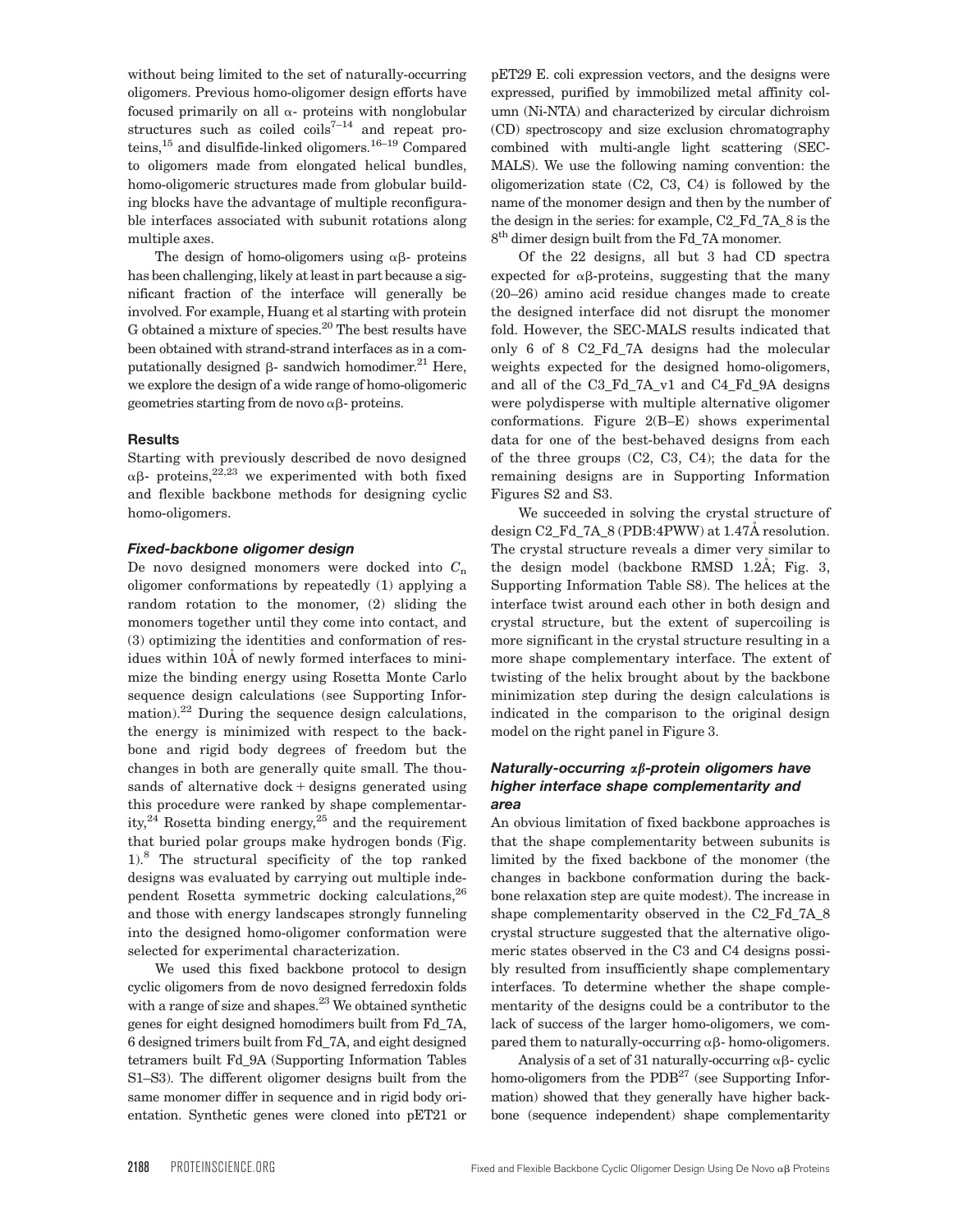

Figure 1. Design protocol. Schematic of fixed and flexible backbone design protocols for (Left panel) C2 homooligomers based on design Fd\_7A and (Right panel) C5 homooligomers based on design Rsmn2x2\_6

than the fixed backbone C3 and C4 homo-oligomer docked configurations that the experimentally characterized designs were based on. In addition, the naturallyoccurring oligomers have larger interface areas because the subunits are generally larger than our de novo designed building blocks [Fig. 4(A–C)].

Based on the backbone movement resulting in the super-helix-like helical interface observed with crystal structure of C2\_Fd\_7A\_8, we hypothesized that improved oligomeric interaction specificity could be achieved using backbone  $(N, NH, C, C\alpha,$ CO, and  $C\beta$ ) remodeling to increase the surface area and shape complementarity $24$  of the designed interface.

#### Flexible-backbone oligomer design

To more substantially remodel the backbone geometry of the monomers to increase shape complementarity between subunits, we used a flexible-backbone design method combining Rosetta folding simula $tions<sup>22</sup>$  with oligomer rigid body sampling. In the first step, fixed backbone  $C_n$  docking calculations were performed to identify potential oligomer interfaces. Segments of the monomer at the oligomer interface were then subjected to Rosetta remodeling in a Monte Carlo flexible docking trajectory in which small rigid body moves are alternated with broken chain remodeling of a randomly selected interface segment followed by loop closure. For example, the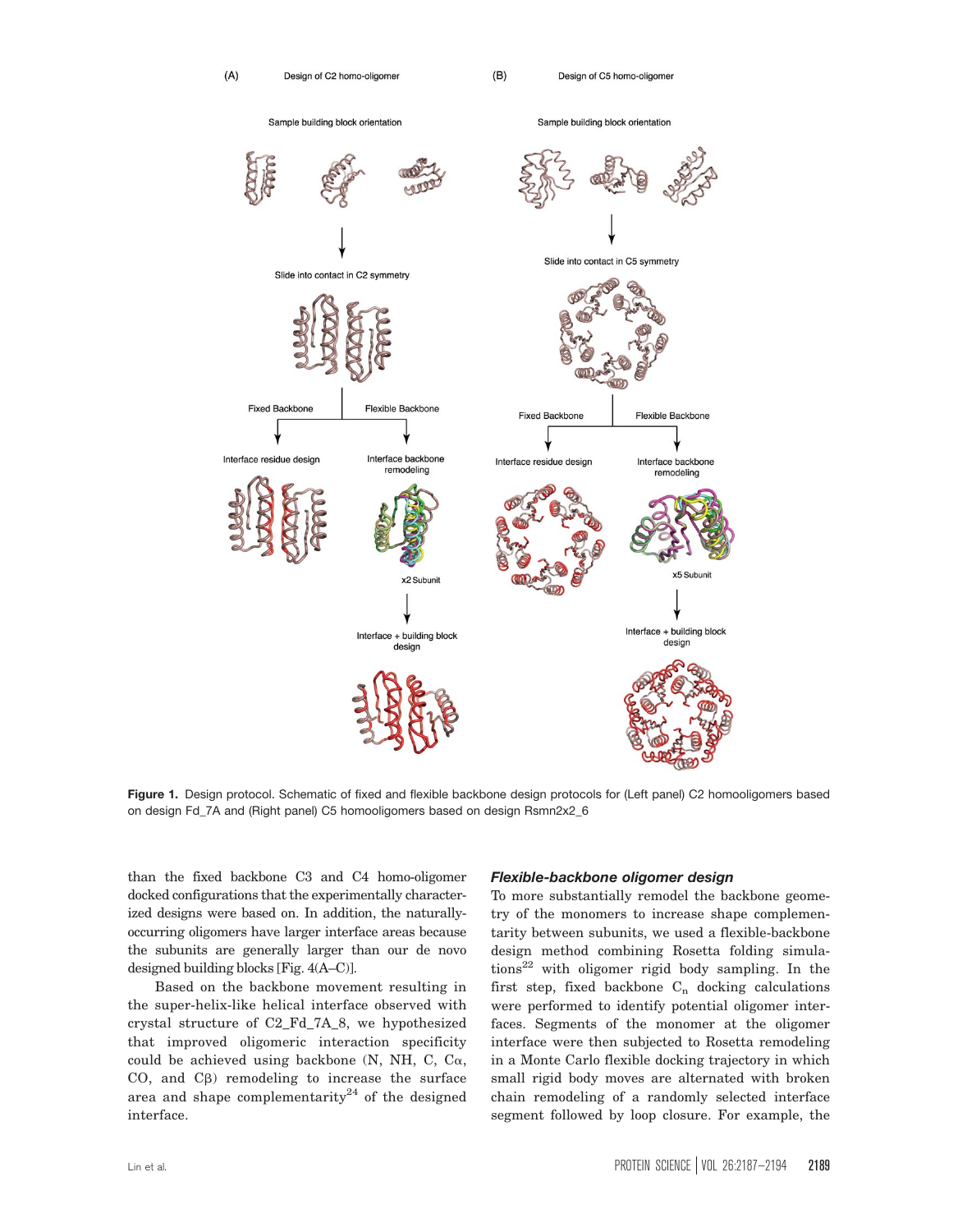

Figure 2. Characterization of computational designed oligomers. (A) Design models, with shape complementarity and interface area indicated below the names. (B) Energy landscapes obtained from Rosetta ab initio structure prediction simulations on Rosetta@home. Red points represent the lowest-energy structures obtained in independent Monte Carlo structure prediction trajectories starting from an extended chain for each sequence; y axis, Rosetta all-atom energy; x axis, C $\alpha$  root mean square deviation (RMSD) from the design model. Green points represent the lowest-energy structures obtained in trajectories starting from the design model. (C) Energy landscapes obtained from Rosetta symmetric docking. Red points represent the lowest-energy docking conformations result from independent global sampling docking trajectories. X-axis: Rosetta interaction energy. Y-axis: Ca root mean square deviation (RMSD) from the designed oligomer conformation. Green points represent the lowest-energy structures obtained from local sampling docking trajectories. (D) Far-ultraviolet circular dichroism (CD) spectra at different temperatures. (E) Size-exclusion chromatography spectra with molecular weight determined through multi-angle light scattering (MALS)

helices and flanking loops at the interfaces of the C2 and C5 oligomers in Figure 1 were selected for backbone remodeling. $28-30$  In the backbone remodeling step, the backbone torsion angles of randomly selected interface segments were replaced by fragments of the same length from the PDB (See Supporting Information) (Fig. 1). The flexible-backbone protocol increased

the sequence-independent backbone shape complementarity and interface area significantly beyond the fixed backbone designs to close to that observed in the native complexes [Fig. 4 (A–C)].

We used the flexible-backbone method to design C3 trimers based on Fd\_7A (C3\_Fd\_7A\_v2, building block:  $2KL8$ ) with  $\beta$ -strands and alpha helices at the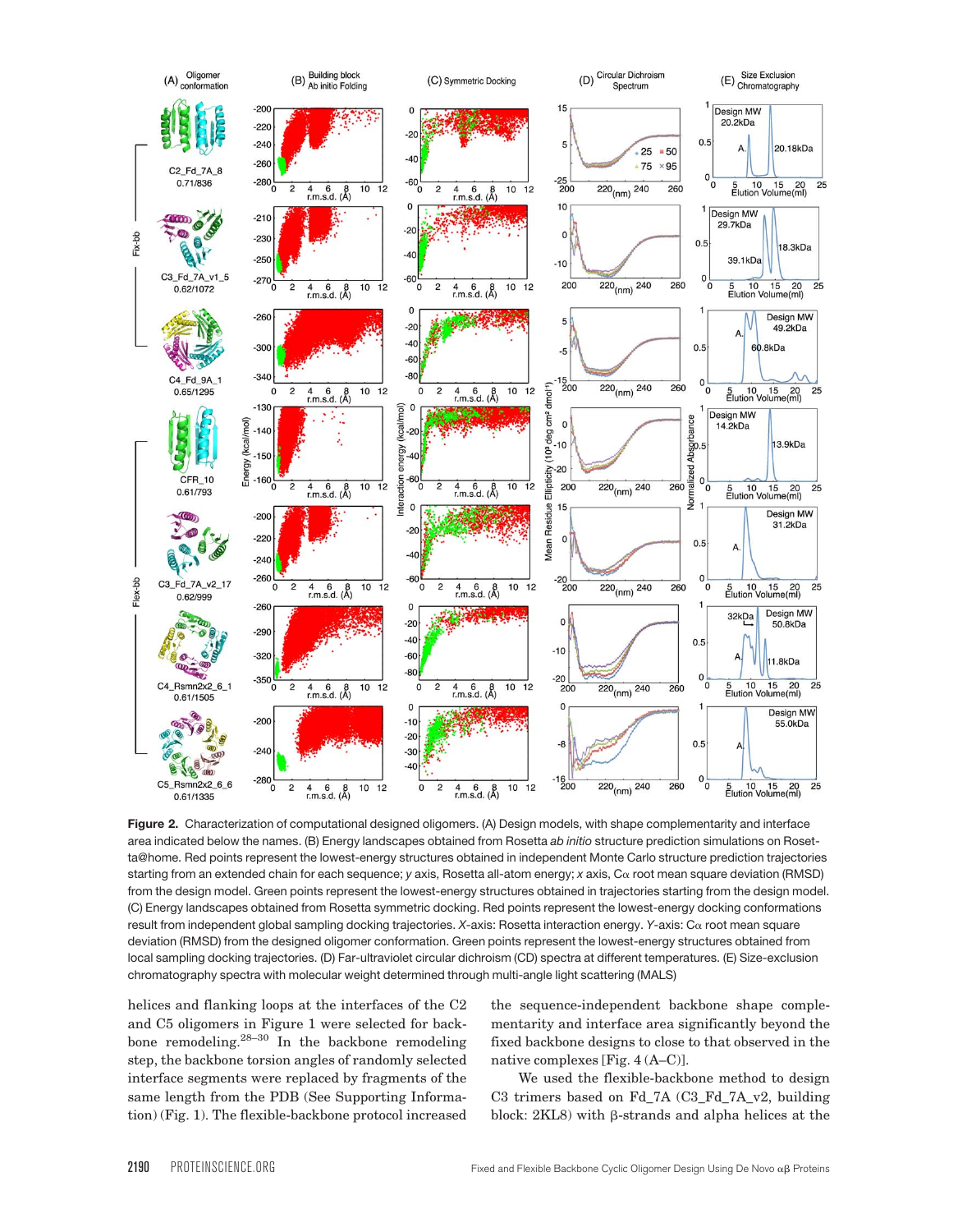

Figure 3. Crystal structure of design C2\_Fd\_7A\_8. (Left panel) (A) Computational design model (yellow) aligned with crystal structure (light blue) with aliphatic residues at interface from one monomer shown. The helix at the interface was designed to bend toward the interacting helix in design model and the bending is even more significant in crystal structure. (B) (C) (D) (E) Close-up view of L27, I23, L16, and L12 respectively. Due to the increase curvature, side chains are packed deeper into the interface core in crystal structure. (Right panel) Backbone superimposition of Fd\_7A (pink), computational design model (yellow) and crystal structure (light blue) of C2\_Fd\_7A\_8 chain A

interface, C4 tetramers of Rsmn2x2\_6 (C4\_Rsmn2x2\_6, building block: 2KPO), C5 pentamer of Rsmn2x2\_6 (C5\_Rsmn2x2\_6, building block: 2KPO) and a de novo designed C2 dimer with an extended sheet interface as in the C2\_Fd\_7A\_8 crystal structure (we call this design CFR because it resembles the structure of a C terminal fragment of Top7 protein).<sup>31</sup> We chose C4 Rsmn2x2 6 over C4\_Fd\_9A for flexible-backbone design because it has a larger core and is more stable<sup>23</sup> and hence it can likely better maintain the overall fold even with substantial backbone remodeling. To generate C5 homo-oligomers with high shape complementarity, we truncated  $\alpha$ 4 of 2KPO and remodeled  $\alpha$ 1 to interact with  $\alpha$ 2 and  $\alpha$ 3 of a neighboring subunit [C5\_Rsmn2x2\_6; Fig. 2(A)].

Oligomer conformations with backbone interface area larger then  $240\AA^2$  were selected for sequence design. Residues at the interface and within 8Å of remodeled segments were redesigned to optimize both monomer stability and interactions across the oligomer interface. $20,32$  Overall, designs made with the flexible backbone protocol had higher backbone and sidechain shape complementarity and interface surface than those made with the fixed backbone protocol starting from the same building blocks [Fig. 4(D–F)].

For each design, to assess in silico the folding of the monomeric building block (perturbed more than in the fixed backbone case as both the sequence and the structure differ from the starting design), we performed multiple independent Rosetta ab initio structure prediction calculations<sup>33</sup> starting from an extended chain. Designs with energy landscapes funneled into the remodeled monomer structure were then subjected to Rosetta symmetric docking calculations to assess the designed homo-oligomeric interface.<sup>26</sup>

Genes encoding designs with docking energy landscapes strongly funneled into the design target conformation were obtained for experimental characterization; these include 10 designs for CFR, 18 for  $C3_Fd_7A_v2$ , 12 for  $C4_Rsmn2x2_6$  and 8 for C5\_Rsmn2x2\_6 (Supporting Information Tables S4– S7). Solubly expressed designs were, as in the fixed backbone experiments, characterized with CD spectroscopy and SEC-MALS after Ni-NTA purification. The computational model and experimental results of the design with the highest thermal stability for each target oligomer conformation are shown in Figure 2. Half of the C3\_Fd\_7A\_v2 and most of the C4 Rsmn2x2 6 designs were soluble and had the expected far-UV CD spectra, but  $\alpha$ 4 truncation of 2KPO appeared to decrease tertiary structure stability as only two C5\_Rsmn2x2\_6 designs had  $\alpha\beta$ protein CD spectra at  $25^{\circ}$ C (Supporting Information Fig. S2). Unfortunately, the flexible backbone design protocol did not solve the polydispersity problem; multiple species were again observed for all the C3- C5 solubly expressed designs.

More success was observed with the C2 flexible backbone design. Design 10 of CFR (CFR\_10) had the CD spectrum of an  $\alpha\beta$ -protein and had the expected molecular weight by SEC-MALS (Fig. 2). We were unable to crystalize CFR\_10 to compare with the design model, but SEC-MALS indicated dimerization of CFR\_10 and the solution small-angle X-ray scattering  $(SAXS)^{34,35}$  profile was consistent with the design model ( $\gamma = 1.64$ , Supporting Information Fig. S1).<sup>36,37</sup>

# **Discussion**

Taken together, we can draw several conclusions from the successes and failures described in this paper in designing assemblies of  $\sim\!\!100\!\!$ -residue de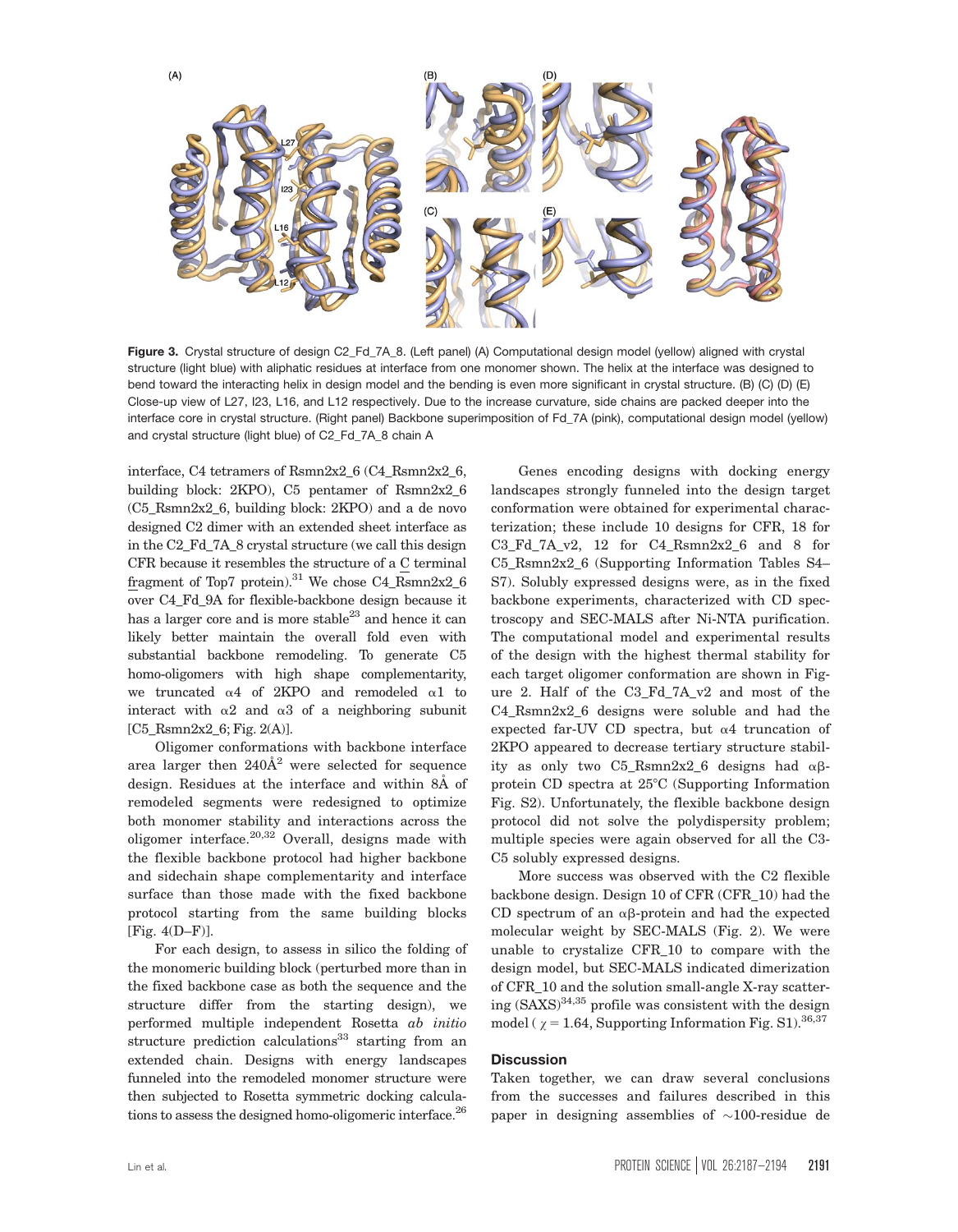

Figure 4. Comparison of interfaces in naturally occurring and fixed and flexible backbone designed homo-oligomers. (A-C) Evaluation of backbone complementarity, interface area and the ratio of interface area between neighboring subunits and total surface area per subunit between naturally-occurring oligomers (N) and cyclic conformations sampled utilizing different de novo building blocks. Cyclic homo-oligomer conformations were generated with either fixed-backbone (fix-bb) or flexible-bb (flex-bb) design method. Only backbone atoms were included in all calculations. Orange: first quartile to median. Gray: median to third quartile. (D–F) Same evaluation as (A–C) but including all atoms rather than just the backbone. (G,H) Same evaluation as D and F for all of the experimentally characterized designs. (I) Evaluation of interface polarity for all of the experimentally characterized designs

novo  $\alpha\beta$ - protein with fixed- and flexible- backbone design methods and using  $\alpha\alpha$ -,  $\alpha\beta$ -, and  $\beta\beta$ - interfaces.

First, the success with C2\_Fd\_7A and CFR highlights the robustness of designed interfaces with beta strand pairing to form an extended beta sheet, as found by Stranges and Kuhlman. $21$  Our recently described homo-tetrameric TIM barrel also involves a beta sheet extending across the interface.<sup>38</sup> Preorganized  $\beta$ - strands with exposed backbone amine and carbonyl groups allow strong association between subunits without introduction of large hydrophobic patches and hence partially circumvent the tradeoff between subunit solubility and interface stability. For interface geometries where backbone  $\beta$  strand pairing is not possible, extensive designed sidechain polar hydrogen bonding networks could increase structural specificity as observed for two ring helical bundles.<sup>8</sup>

Second, flexible backbone methods can generate assemblies with subunit-subunit interfaces having shape complementarity in the range of native complexes, and with the monomers predicted to fold to the intended subunit structures. In contrast, the shape complementarity of assemblies for C3-C5 generated using fixed backbone methods is generally quite a bit lower than that of native complexes.

Third, despite the good in silico metrics of the flexible backbone C3-C5 designs, it is difficult to control the precise oligomerization state. The flexible backbone designs were readily expressed and purified, but were not monodisperse. To gain insight into the origins of these shortcomings, we compared our designs with naturally-occurring homo-oligomers and found that the latter generally have more polar interactions across the interface [Fig. 4(G–I)]. More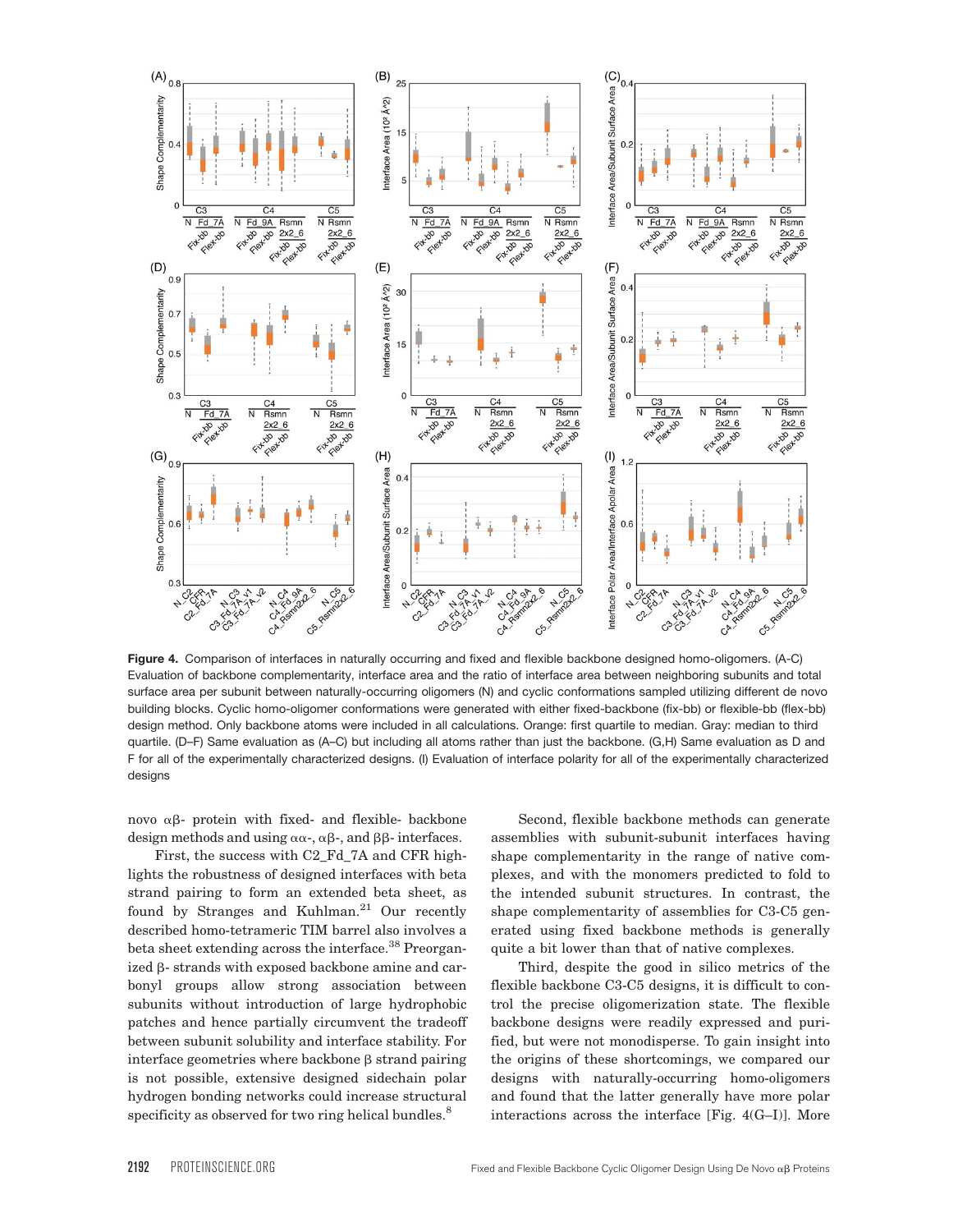extensive negative design could also improve success rates; backbone remodeling may result in flexibility that is consistent with oligomerization states beyond the design target.

Compared to the repeat proteins used as oligomer building blocks by Fallas et al., the de novo designed  $\alpha\beta$ - proteins have smaller hydrophobic cores stabilizing the individual subunits. Redesigning a large fraction of the surface residues for nonpolar subunitsubunit interactions can disrupt the characteristic beta strand and alpha helical hydrophobic-polar patterns and impact monomer folding and solubility, perhaps leading to the observed aggregates and multiple oligomeric states. One approach to maintain building block stability while designing protein–protein interaction would be addition of small extra elements for interaction as frequently observed in native homooligomeric protein structures.<sup>39</sup> Such inserted or appended structural elements can likely be optimized for interface shape complementarity without disturbing the stability of original building block.

In summary, for flexible backbone homo-oligomer design, how to balance interactions across the homooligomer interface with monomer foldability and stability remains an outstanding challenge. On the computational side, the flexible backbone interface design problem is closely related to the long studied and similarly challenging flexible backbone protein docking problem. The very large size of the joint search space (rigid body degrees of freedom X internal monomer degrees of freedom) make comprehensive sampling and robust identification of the global energy minimum quite challenging.

# Materials and Methods

Computational homo-oligomer design and experimental characterization methods are described in detail in Supporting Information.

#### Acknowledgments

We thank the thousands of Rosetta@HOME volunteers for making this work possible. We thank L. Carter for assistance with SEC-MALS. We thank the staff at the Advanced Light Source SIBYLS beamline at Lawrence Berkeley National Laboratory, including K. Burnett, G. Hura, M. Hammel, J. Tanamachi, and J. Tainer for the services provided through the mail-in SAXS program, which is supported by the DOE Office of Biological and Environmental Research Integrated Diffraction Analysis program and the NIH project MINOS (Macromolecular Insights on Nucleic Acids Optimized by Scattering; grant no. RO1GM105404).

#### References

1. Turner J, Anderson R, Guo J, Beraud C, Fletterick R, Sakowicz R (2001) Crystal structure of the mitotic spindle kinesin Eg5 reveals a novel conformation of the neck-linker. J Biol Chem 276:25496–25502.

- 2. Smith PC, Karpowich N, Millen L, Moody JE, Rosen J, Thomas PJ, Hunt JF (2002) ATP binding to the motor domain from an ABC transporter drives formation of a nucleotide sandwich dimer. Mol Cell 10:139–149.
- 3. Griffin MDW, Dobson RCJ, Pearce FG, Antonio L, Whitten AE, Liew CK, Mackay JP, Trewhella J, Jameson GB, Perugini MA, Gerrard JA (2008) Evolution of quaternary structure in a homotetrameric enzyme. J Mol Biol 380:691–703.
- 4. Partanen ST, Novikov DK, Popov AN, Mursula AM, Hiltunen JK, Wierenga RK (2004) The 1.3 A crystal structure of human mitochondrial delta3-delta2-enoyl-CoA isomerase shows a novel mode of binding for the fatty acyl group. J Mol Biol 342:1197–1208.
- 5. Segura-Peña D, Lichter J, Trani M, Konrad M, Lavie A, Lutz S (2007) Quaternary structure change as a mechanism for the regulation of thymidine kinase 1 like enzymes. Structure 15:1555–1566.
- 6. Stieglitz K, Stec B, Baker DP, Kantrowitz ER (2004) Monitoring the transition from the T to the R state in E. coli aspartate transcarbamoylase by X-ray crystallography: crystal structures of the E50A mutant enzyme in four distinct allosteric states. J Mol Biol 341:853–868.
- 7. Mou Y, Huang P-S, Hsu F-C, Huang S-J, Mayo SL (2015) Computational design and experimental verification of a symmetric protein homodimer. Proc Natl Acad Sci USA 112:10714–10719.
- 8. Boyken SE, Chen Z, Groves B, Langan RA, Oberdorfer G, Ford A, Gilmore JM, Xu C, DiMaio F, Pereira JH, Sankaran B, Seelig G, Zwart PH, Baker D (2016) De novo design of protein homo-oligomers with modular hydrogen-bond network-mediated specificity. Science 352:680–687.
- 9. Fletcher JM, Boyle AL, Bruning M, Barlett GJ, Vincent TL, Zaccai NR, Armstrong CT, Bromley EHC, Booth PJ, Brady RL, Thomson AR, Woolfson DN (2012) A basis set of de novo coiled-coil peptide oligomers for rational protein design and synthetic biology. ACS Synth Biol 1:240–250.
- 10. Dolphin GT (2006) A designed branched three-helix bundle protein dimer. J Am Chem Soc 128:7287–7290.
- 11. Egelman EH, Xu C, DiMaio F, Magnotti E, Modlin C, Yu X, Wright E, Baker D, Conticello VP (2015) Structural plasticity of helical nanotubes based on coiled-coil assemblies. Structure 23:280–289.
- 12. Hume J, Sun J, Jacquet R, Renfrew PD, Martin JA, Bonneau R, Gilchrist ML, Montclare JK (2014) Engineered coiled-coil protein microfibers. Biomacromolecules 15:3503–3510.
- 13. Barth P, Senes A (2016) Toward high-resolution computational design of the structure and function of helical membrane proteins. Nat Struct Mol Biol 23:475–480.
- 14. Plecs JJ, Harbury PB, Kim PS, Alber T (2004) Structural test of the parameterized-backbone method for protein design. J Mol Biol 342:289–297.
- 15. Fallas JA, Ueda G, Sheffler W, Nguyen V, McNamara DE, Sankaran B, Pereira JH, Parmeggiani F, Brunette TJ, Cascio D, Yeates TR, Zwart P, Baker D (2016) Computational design of self-assembling cyclic protein homo-oligomers. Nat Chem 9:353–360.
- 16. Heinz DW, Matthews BW (1994) Rapid crystallization of T4 lysozyme by intermolecular disulfide cross-linking. Protein Eng 7:301–307.
- 17. Das M, Kobayashi M, Yamada Y, Sreeramulu S, Ramakrishnan C, Wakatsuki S, Kato R, Varadarajan R (2007) Design of disulfide-linked thioredoxin dimers